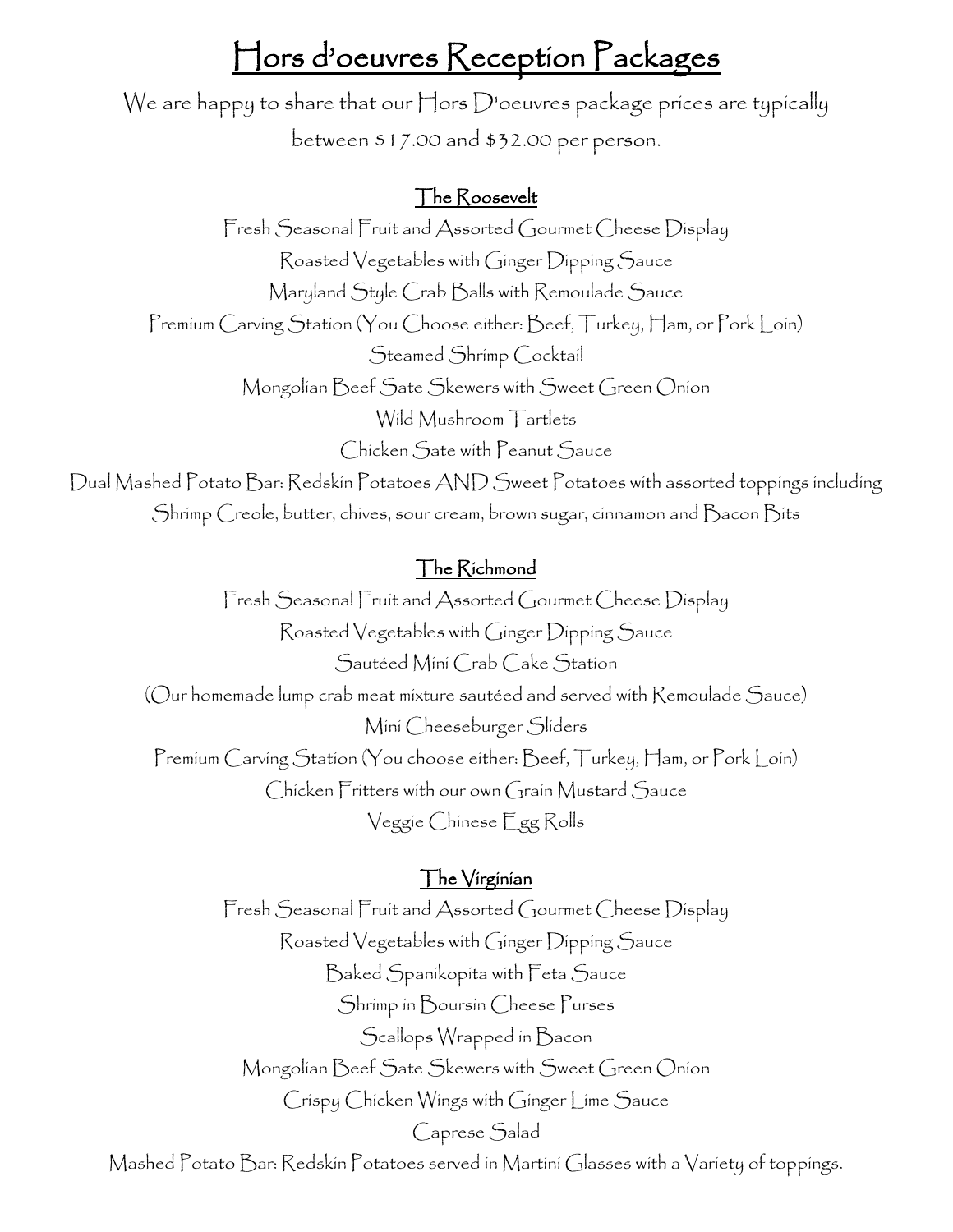## The Capital

Fresh Seasonal Fruit and Assorted Gourmet Cheese Display Roasted Vegetables with Ginger Dipping Sauce Baked Spanikopita with Feta Sauce Petite Asian Egg Rolls with Plum Sauce Grilled Shrimp on Skewers Scallops Wrapped in Bacon Mini Savory Meatballs Crispy Chicken Fritters with Honey Mustard Sauce Asian Potstickers with a Sesame Dipping Sauce

#### The Landmark

Fresh Seasonal Fruit and Assorted Gourmet Cheese Display Roasted Vegetables with Ginger Dipping Sauce Roast Top Round with Horseradish Cream Sauce served on Rolls Warm Swedish Meatballs Petite Chicken Salad Croissants Crispy Chicken Wings with Ginger Lime Sauce

Carving Stations

Carved Roast Tenderloin of Beef Carved Roasted Turkey Breast Carved Baked Virginia Ham Roasted Glazed Pork Loin

Action Stations

Pasta Station Tortellini and Fettuccine Finished with Alfredo, Marinara and Pesto Sauces

#### Mashed Potato Bar

Served in Martini Glasses with Selection of Toppings: Bacon Crumbles, Cheese, Chives & Sour Cream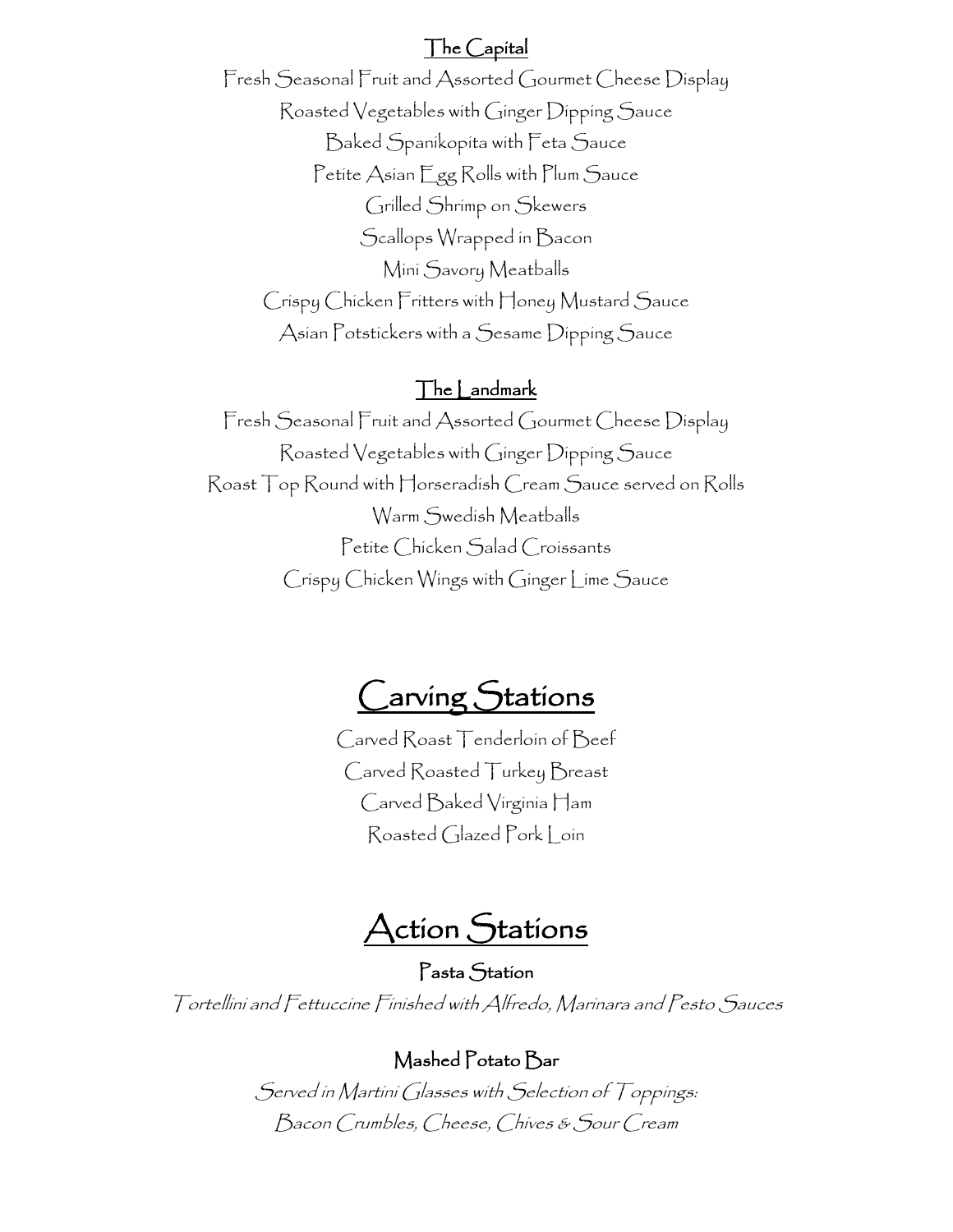Crab Cake Station

Mini Maryland Style Cakes with Table Wafers, Cocktail Sauce, and Tartar Sauce

Shrimp Sautee Station

Cooked off with a Creole Sauce including Mushrooms and Peppers & served with Rice

Quesadilla Station

Warm Tortillas prepared with Cheese, Chicken or Beef, Onions, & Beans Sour Cream and Salsa as Condiments

## Roasted Pineapple Station

Fresh Pineapple Slices Marinated in Rum Sauce then Grilled and Served with Whipped Topping.

Sushi Bar Station

Rolls made to order with Soy & Wasabi~ Client may pick up to four rolls to offer to guests.

# A la Carte Hors d'oeuvres

Prices are for 100 pieces unless otherwise indicated. Please ask for pricing.

Chicken Brochettes Chunks of Chicken Breast, Peppers and Pineapple in Teriyaki Sauce

> Chicken Sate Skewers Grilled Chicken on Skewers with Thai Peanut Sauce

Chicken Tenderloins Strips of Breast Meat, Breaded and Fried, Served with Honey Mustard Sauce

> Chicken Drummettes Breaded Chicken Wings, Deep Fried

Mushrooms Stuffed with Crabmeat Fresh Mushrooms Stuffed with Lump Crabmeat

Chinese Egg Rolls

Choice of Shrimp, Pork or Vegetable Egg Rolls, Served with Sweet and Sour Sauce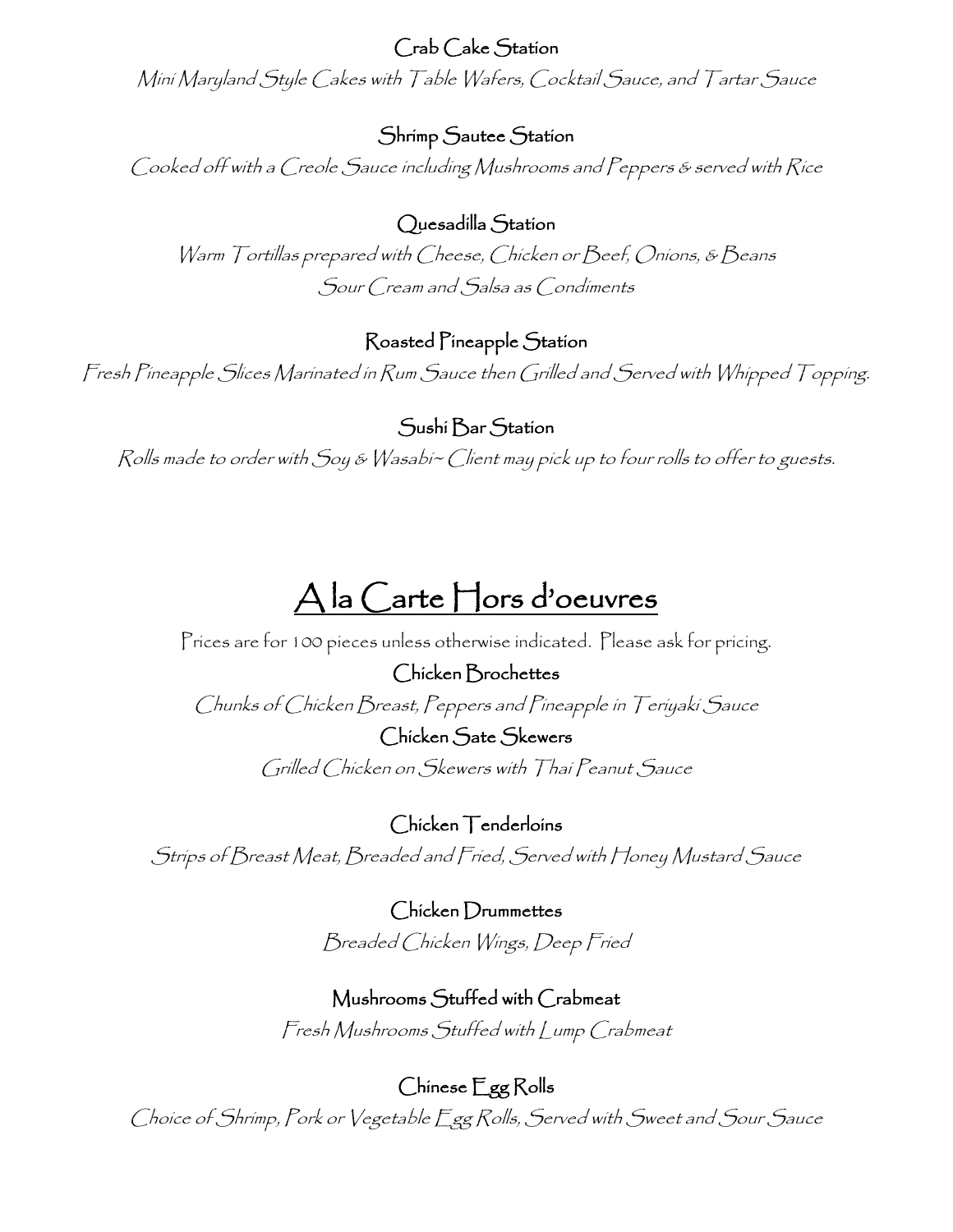Shrimp Cocktail Shooters Jumbo Gulf Shrimp Served with Cocktail Sauce and Celery in a Shot Glass.

Steamed Shrimp Large Gulf Shrimp, Steamed and Served with Cocktail Sauce

Roasted Vegetables Julienne Vegetable Strips, Grilled and Served with Ginger Dipping Sauce

> Stuffed Portabella Caps Mushroom Caps stuffed with Roasted Red Peppers

> > Scallop Rumaki Bay Scallops Wrapped in Bacon

Salmon Bites Shaved Smoked Salmon on Crisp Garlic Rounds

Shrimp in Boursin Cheese Purse Blend of Shrimp, Cream Cheese, Fresh Herbs, Garlic & Seasonings in a Phyllo Purse

Wild Mushroom Tartlets Wild Mushrooms with Savory Seasonings and Swiss in a Pastry Puff

Caprese Salad Buffalo Mozzarella and Red Pear Tomato with Balsamic Dressing &Crostini Rounds

Breaded Artichoke Hearts Halved Artichoke Hearts Topped with Cheese & Parmesan Bread Crumbs

> Miniature Quiche Lorraine Style and Ham and Cheese Petite Quiche

Mini Cheeseburger Sliders Small Angus Beef Patties served on Rolls with Cheddar Cheese and Pickle Slice.

> Miniature Meatballs Warm Swedish Seasoned Meatballs